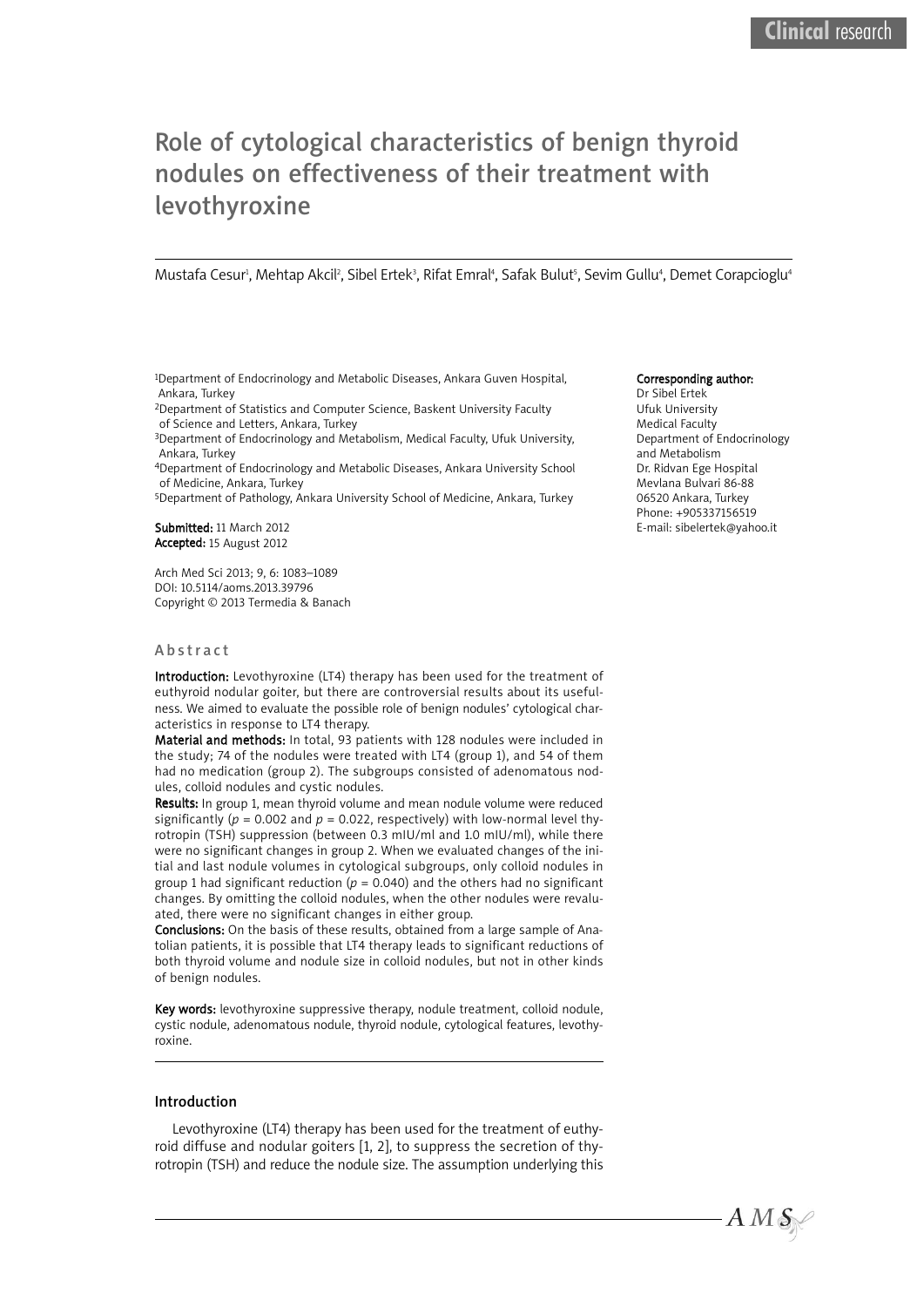treatment is that the growth of thyroid nodules, like that of normal thyroid tissue, is dependent on TSH that acts as a growth factor, and suppression of TSH secretion will remove this growth stimulus and cause decrease in size or stabilization [3, 4]. But there are controversial reports about the effectiveness of thyroid hormone suppressive therapy in reducing the volume of benign thyroid nodules [5– 8]. Some authors suggest that LT4 therapy is effective in reducing the thyroid nodules [9–12] as well as in preventing the further development of additional nodules [13–15], but some others conclude that LT4 therapy is not effective in reducing the nodule size and in general this attitude was abandoned, except for small colloid nodules in iodine deficient areas [16–19]. Recently this discussion started again with some small clinical studies suggesting that LT4 treatment decreases nodule size [19–21].

In some studies, benign nodules are treated with LT4 at suppressive doses. Koc *et al*. showed that low level and high level TSH suppression are equally effective in reducing nodule size [12]. In a study performed by Wemeau *et al*., 17% of the placebo treated nodules shrank in size by more than 50% during the observation period. The LT4 treated group had a similar size reduction in 27% of the patients [13]. Growth factors other than TSH may impact on the growth of thyroid cells and possibly on nodules [22]. In this context, it could be useful for the clinician to know the probability of a nodule undergoing a clinically relevant volume reduction after LT4 therapy. Small nodules were suggested to be more likely to shrink in response to LT4 therapy [5].

Fine needle aspiration biopsy (FNAB) has been widely accepted as an excellent diagnostic tool in evaluation of thyroid nodules [23]. Fine needle aspiration biopsy may help to differentiate the nodules as benign or malign according to the cytological findings. Cytological characteristics of the benign nodules were also suggested to play a role in response to the LT4 therapy [24].

But since recent studies generally do not consider type of nodule when evaluating response to TSH suppression [25], we aimed to evaluate whether benign thyroid nodules with different cytological characteristics could differently answer to LT4 therapy in the central Anatolian region following successful iodine supplementation [26–28].

## Material and methods

Ninety-three patients (80 females and 13 males) with 128 thyroid nodules were included in the study consecutively. All patients were euthyroid at the beginning of the study. Subjects were randomly separated into two groups: 74 of the nodules (from 41 females and 7 males) were treated with LT4 and composed the treatment group (group 1); 54 of

them (from 39 females and 6 males) had neither medication nor placebo and composed the nontreatment group (group 2).

All subjects were evaluated prospectively for 12 months by calling control visits every 3 months. We treated the patients according to TSH levels and tried to keep them in the range 0.3–1.0 mIU/ml. Mean LT4 dose in the treatment group was 32.3 ±11.2 µg/day. Two different cytologists evaluated the specimens after FNAB independently and if they concluded on the same cytological result, the nodule was included in the study. Patients were excluded if they had a nodule with a mixed solid-cystic component, hyperplastic nodule, suspicious or nondiagnostic nodule, subclinical or overt hyperthyroidism and hypothyroidism, autoimmune thyroid disease, thyroid cancer, known cardiovascular disease or other significant co-morbid illness.

To evaluate the effect of cytological characteristics on nodule shrinkage, nodules were grouped according to their cytological features; three different cytological characteristics were determined according to previous reports [29–31] and included in the study:

- 1) adenomatous nodule (nodular goiter): degenerative changes had priority in the specimen; the number of nodules is 33 and 20 in group 1 and 2, respectively;
- 2) colloid nodule: the nodule had plenty of colloid; the number of nodules is 18 and 15 in group 1 and 2, respectively;
- 3) cystic nodule: the nodule had rich cystic contents on cytology and totally cystic appearance on ultrasonography without a solid component; the number of nodules is 23 and 19 in group 1 and 2, respectively.

The Institutional Ethical Committee approved the study, and informed consent was provided by all participants of the study.

Total volume of thyroid and the nodules, free T3 (FT3), free T4 (FT4), TSH, anti-thyroglobulin (Anti-Tg), and anti-thyroid peroxidase (Anti-TPO) were evaluated for all subjects. Ultrasonographic evaluation was made by real-time B-mode thyroid ultrasonography (General Electric®, Logic 200) using a 7.5 mHz transducer in the Ultrasonography Imaging and Intervention Laboratory of Endocrinology and Metabolic Diseases Department of Ankara University Medical School. Volumes were calculated using the formula [height (*a*) × length (*b*) × thickness (*c*) ×  $\pi$ /6)]. The volumes of both thyroid lobes were calculated separately and the sum of the volumes of both lobes was accepted as thyroid volume [32].

Free T3 and FT4 levels were measured by a chemiluminescent method using ACS:180® (Bayer Corporation, New York-USA) kit (normal ranges: 2.8– 7 pmol/l and 10–23 pmol/l, respectively). Thyrotropin was measured by a third generation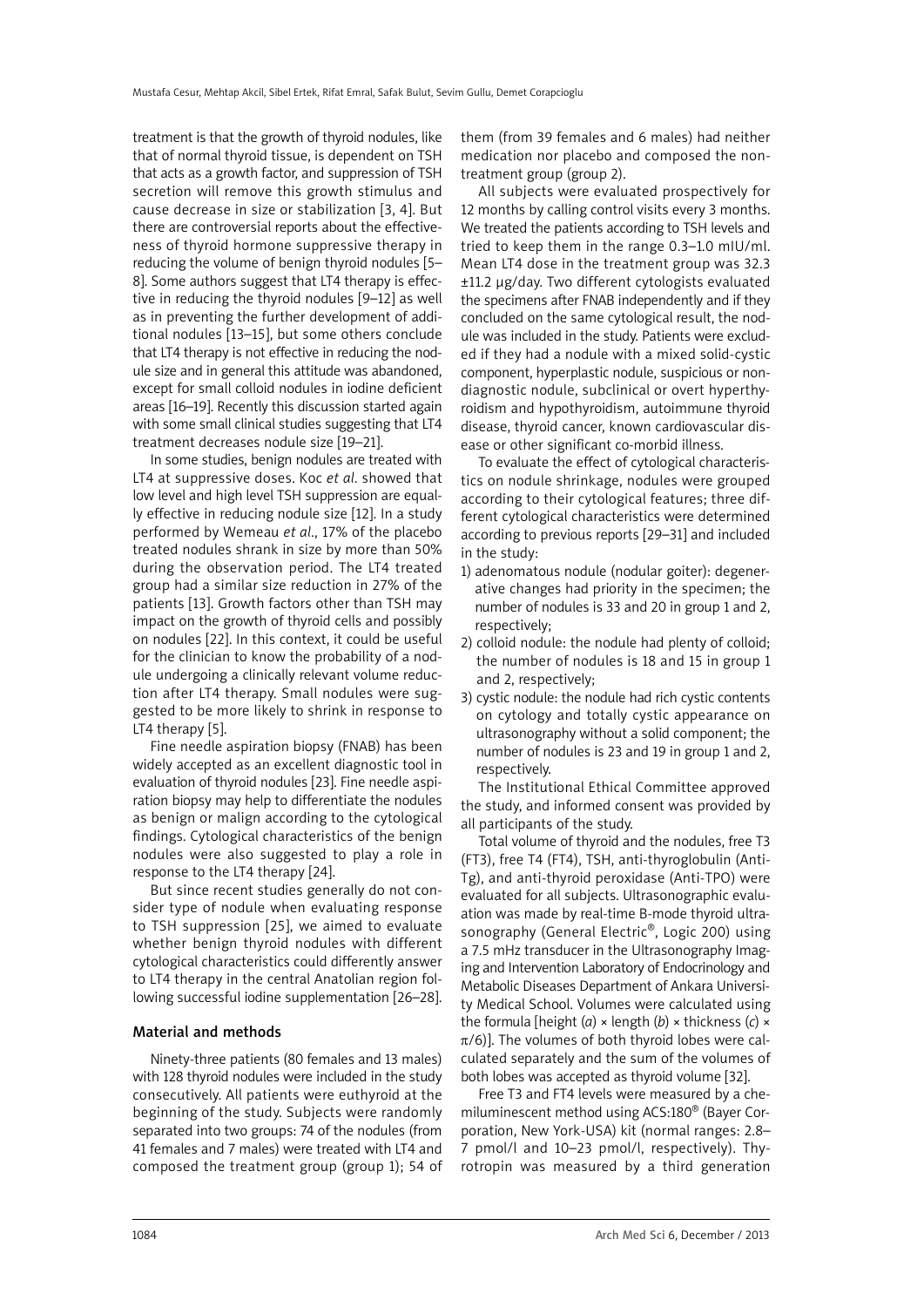| Table I. Changes in TSH levels in treatment and non-treatment groups |  |  |
|----------------------------------------------------------------------|--|--|
|----------------------------------------------------------------------|--|--|

| Cytological feature                                     | <b>Initial TSH</b> | <b>Last TSH</b> | Value of p |
|---------------------------------------------------------|--------------------|-----------------|------------|
| Treatment group (group 1; $n = 74$ ), mean $\pm$ SD     | $1.28 + 0.85$      | $0.81 + 0.37$   | < 0.001    |
| Adenomatous nodules ( $n = 33$ )                        | $1.19 \pm 0.13$    | $0.80 + 0.07$   | 0.018      |
| Colloid nodules ( $n = 18$ )                            | $1.47 + 0.86$      | $0.93 + 0.15$   | 0.010      |
| Cystic nodules $(n = 23)$                               | $1.31 + 0.58$      | $0.74 + 0.27$   | 0.001      |
| Non-treatment group (group 2; $n = 54$ ), mean $\pm$ SD | $1.18 + 0.69$      | $1.09 + 0.61$   | 0.546      |
| Adenomatous nodules ( $n = 20$ )                        | $1.11 + 0.56$      | $1.14 + 0.73$   | 0.876      |
| Colloid nodules ( $n = 15$ )                            | $1.09 + 0.16$      | $1.07 + 0.32$   | 0.637      |
| Cystic nodules $(n = 19)$                               | $1.21 + 0.63$      | $1.01 + 0.22$   | 0.191      |

*TSH – thyrotropin*

immunometric chemiluminescent method using Immulite 2000® (DPC, Los Angeles-USA) kit (normal range: 0.35–5.5 mIU/ml). Anti-Tg and Anti-TPO levels were measured by a competitive radioimmunoassay method using Brahms® (Dynotest) kits (normal ranges 0–40 U/ml for both).

# Statistical analysis

Results are expressed as mean, standard deviation, median and range. Data were tested for normality by the one-sample Kolmogorov-Smirnov test and logarithmic transformation was used, if necessary. After making logarithmic transformation of data, parametric statistical tests were applied for comparison.

Changes in nodule volume size between initial and last evaluations were assessed by means of the paired sample *t* test. In analysis of three different cytological groups, one-way analysis of variance was used. The  $\chi^2$  analyses were applied to test proportional change of nodule volume size between initial and last evaluations. Values of *p* less than 0.05 were accepted as statistically significant. Statistical analyses were carried out with Statistical Packages for Social Sciences (SPSS) (version 13.0; SPSS, Inc Chicago).

### Results

Mean age of the subjects was 43.2 ±9.4 years. No difference in age was observed among three cytological groups in both group 1 and 2 ( $p = 0.98$ . *p* = 0.95, respectively). Mean TSH level decreased from 1.28 ±0.85 mIU/ml to 0.81 ±0.37 mIU/ml in group 1 at the end of the study and the change was statistically significant ( $p < 0.001$ ) while there was no significant change in group 2 (Table I). Changes in ST3 and ST4 had no statistical significance in all groups.

We evaluated all patients for thyroid volume and nodule volume changes after the follow-up period. When whole subjects in both groups were considered, the mean thyroid volume had changed from

25.54 ±13.05 ml to 26.47 ±17.35 ml at the end of the follow-up period but that was not significant ( $p =$ 0.623). In group 1, the mean thyroid volume was 26.37 ±13.48 ml and decreased to 23.05 ±10.99 ml; the difference was found statistically significant (*p* = 0.002). In group 2, it was 24.53 ±12.62 ml and increased to 30.67 ±22.31 ml and there was no statistically significant change  $(p = 0.121)$  (Figure 1).

When whole subjects were taken into account, mean nodule volume changed from 2.36 ±2.68 ml to 2.20  $\pm$ 2.05 ml ( $p = 0.022$ ). In group 1, mean initial nodule volume was 2.57 ±2.97 ml and decreased to 2.22 ±2.74 ml; the difference was found to be statistically significant ( $p = 0.009$ ). In group 2, mean nodule volume was 2.05 ±2.31 ml and increased to 2.18 ±2.64 ml but there was no statistically significant difference  $(p = 0.915)$ .

When the nodules were grouped according to cytological characteristics, we first compared the initial nodule volume size and no difference was observed among the three groups ( $p = 0.233$ ).

The changes of nodule volume between initial and last nodule volumes were evaluated and only the colloid nodule group of group 1 had a statistically significant reduction ( $p = 0.040$ ) while the others showed no statistically significant changes (Table II).



Figure 1. Changes of thyroid volumes in millilitres during the study period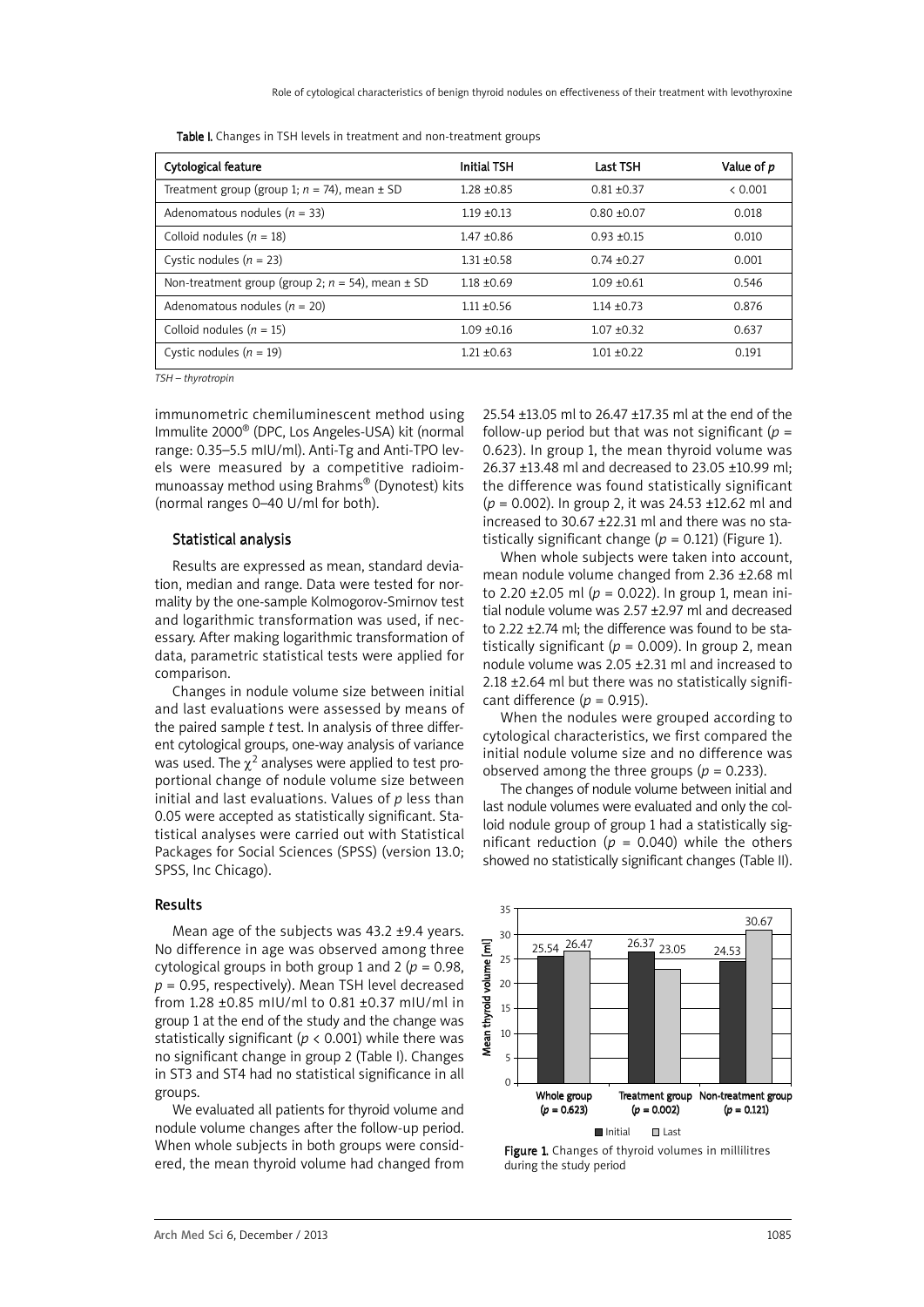Mustafa Cesur, Mehtap Akcil, Sibel Ertek, Rifat Emral, Safak Bulut, Sevim Gullu, Demet Corapcioglu

| Cytological feature                      | Initial nodule volume | Last nodule volume | Value of p |
|------------------------------------------|-----------------------|--------------------|------------|
| Treatment group (group 1; $n = 74$ )     | Mean: 2.57 +2.97      | Mean: 2.22 +2.75   | 0.009      |
|                                          | Median: 1.42          | Median: 1.01       |            |
| Adenomatous nodules ( $n = 33$ )         | Mean: 2.13 +2.50      | Mean: 2.10 +2.81   | 0.140      |
|                                          | Median: 1.06          | Median: 0.82       |            |
| Colloid nodules ( $n = 18$ )             | Mean: 3.78 +4.55      | Mean: 2.23 +2.20   | 0.040      |
|                                          | Median: 1.56          | Median: 1.22       |            |
| Cystic nodules $(n = 23)$                | Mean: 2.57 +2.42      | Mean: 2.42 +3.04   | 0.150      |
|                                          | Median: 1.60          | Median: 1.40       |            |
| Non-treatment group (group 2; $n = 54$ ) | Mean: $2.05 + 2.19$   | Mean: 2.18 +2.64   | 0.915      |
|                                          | Median: 0.86          | Median: 0.97       |            |
| Adenomatous nodules ( $n = 20$ )         | Mean: 1.85 +2.21      | Mean: 2.32 +3.15   | 0.443      |
|                                          | Median: 0.86          | Median: 0.97       |            |
| Colloid nodules ( $n = 15$ )             | Mean: 2.20 ±2.18      | Mean: 1.73 +2.03   | 0.509      |
|                                          | Median: 1.47          | Median: 0.62       |            |
| Cystic nodules $(n = 19)$                | Mean: 2.24 +2.30      | Mean: 2.26 +2.35   | 0.624      |
|                                          | Median: 0.77          | Median: 1.14       |            |

Table II. Changes in nodule volumes in treatment and non-treatment groups

By omitting the colloid nodules, remaining nodules were re-evaluated. When all subjects were taken into account, the mean nodule volume changed from 2.18 ±2.35 ml to 2.25 ±2.82 ml (*p* = 0.101). In group 1, mean initial nodule volume was 2.29 ±2.45 ml and decreased to 2.21 ±2.56 ml; the difference was not statistically significant ( $p = 0.067$ ). In group 2, mean nodule volume was 2.01 ±2.22 ml and increased to 2.29 ±2.79 ml but there was no statistically significant change  $(p = 0.701)$ .

"Nodule shrinkage," accepted as a decrease in nodule size  $\geq$  15%, was observed in 64.1% of nodules of group 1, while stability (changes in nodule size < 15%) and nodule increment (accepted as an increase in nodule size  $\geq$  15%) were found in 15.6%

70  $60$ 50 40 30  $20$ 10  $\sqrt{2}$ Treatment Non-treatment  $(p = 0.002)$ Decrease – decrease in nodule size ≥ 15%  $■$  Increase – increase in nodule size  $>15%$  $\blacksquare$  Stability – changes in nodule size < 15%  $64.1$ 20.3  $156$ 31.8 31.8 36.4

Figure 2. The rates of nodule size alterations for treatment and non-treatment groups

and 20.3% of the nodules of this group respectively. However, coequal rates were observed in group 2; decrease in 31.8%, stability in 36.4%, and increase in 31.8%. The proportional change of nodule volume size between the two groups was found to be statistically significant  $(p = 0.002)$  (Figure 2).

In group 1, "nodule shrinkage" was observed in 51.5% of adenomatous nodules, 75.0% of colloid nodules and 79% of cystic nodules, while stability was found in 21.2% of adenomatous nodules, 8.3% of colloid nodules and 10.5% of cystic nodules. Additionally, an increase was observed in 27.3% of adenomatous nodules, 16.7% of colloid nodules and 10.5% of cystic nodules.





*G1 – treatment group, G2 – non-treatment group*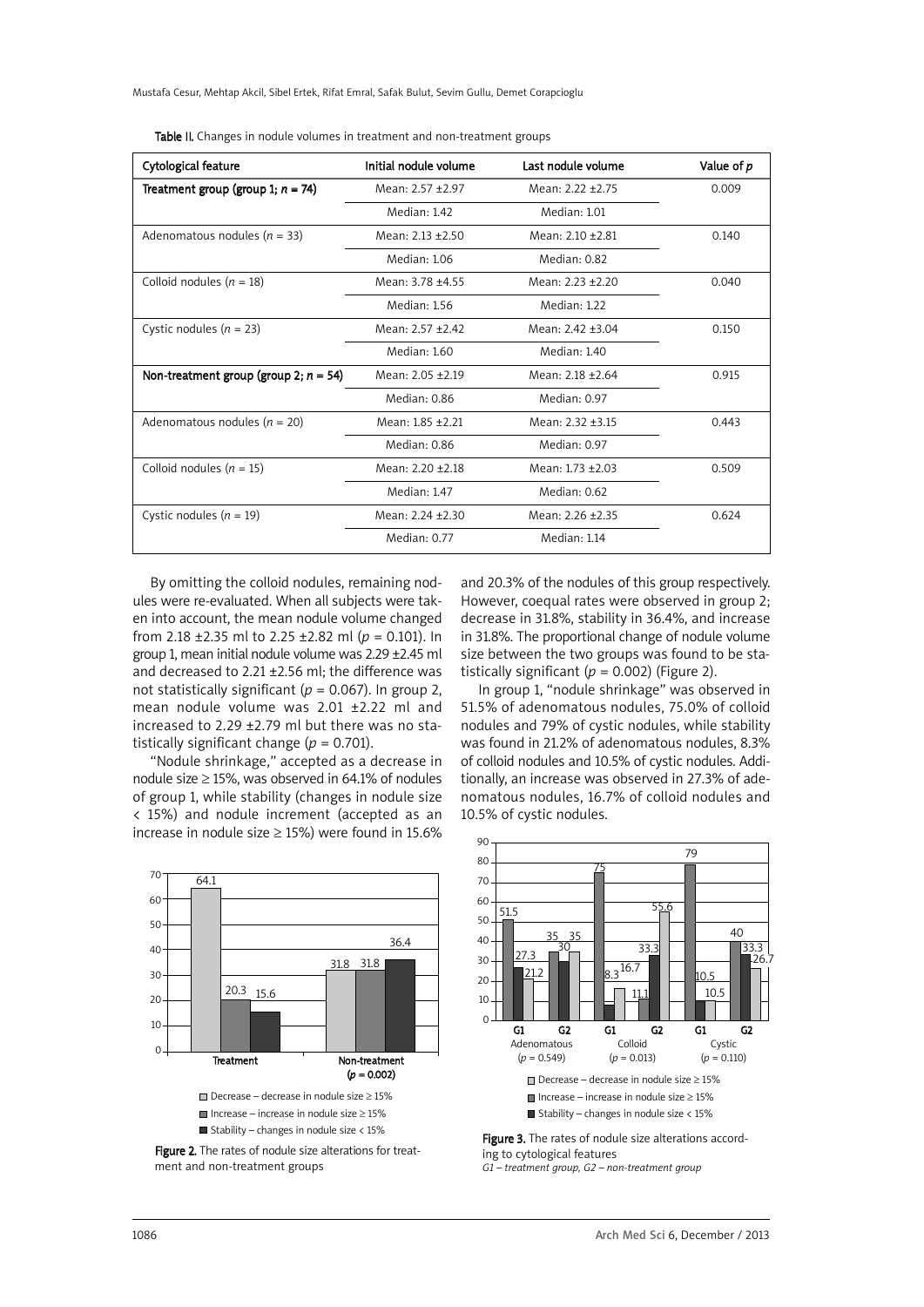"Shrinkage", stability and increase in nodule sizes were also evaluated in group 2. In adenomatous nodules the rates were similar (35%, 35% and 30% respectively). Stability was dominant in colloid nodules (55.6%) while decrease (11.1%) and increase (33.3%) in nodule size were also found in a part of this group. There was no large difference between the rates of "shrinkage", stability and increase in cystic nodules (40%, 26.7% and 33.3% respectively). When we statistically evaluated the proportional change of nodule volume size among cytological features and treatment groups, only colloid nodules had a statistically significant change (*p* = 0.013) (Figure 3).

If we evaluate the same data with "clinically significant shrinkage", defined as > 20% increase in at least two dimensions of the nodule or 50% increase in nodule volume, neither group had a clinically significant decrease in volume, including colloid nodules with or without treatment [32].

## Discussion

In the medical literature, discussions about treatment of a benign nodule of an endocrine gland are restricted to the thyroid while adenomas of pituitary, adrenal, prostate, gonads or breast are only followed [33]. Although in the last decades there was an attitude to treat nodular goiter with LT4 to suppress TSH [10], this attitude was abandoned because of controversial results on the risk-benefit ratio.

High resolution ultrasonography has become the first-line method in the evaluation of thyroid morphology due to its high sensitivity and ease of use [34]. In our study, changes of the nodule volume from the baseline were sonographically evaluated and LT4 therapy was found to significantly reduce the volume of benign colloid thyroid nodules and thyroid, although this change was not clinically relevant, similar to what was reported in some previous studies [1, 12, 34–37]. In these studies, some thyroidologists prefer to lower TSH level to 0.3 mIU/ ml or below, in the course of LT4 therapy, while others aim to keep it between 0.3 mIU/ml and 1.0 mIU/ ml [37]. We attended to the second group and showed that low-normal level TSH suppression could be effective for decreasing thyroid nodule volume instead of an LT4-induced subclinical thyrotoxic state.

The influence of cytological features on shrinkage of nodules has been questioned previously and La Rosa *et al*. reported in particular that colloid nodules and also adenomatous nodules had a tendency to a good response while hyperplastic nodules were resistant to LT4 therapy [24]. However, Vermiglio *et al*. did not confirm this result and suggested that the frequency of shrinking nodules was not different between colloid, adenomatous and hyperplastic nodules [35]. There are not enough studies in the medical literature to investigate the effect of nodule cytology on LT4 therapy response. In our study, only colloid nodules of the treated group (group 1) had a statistically significant reduction while non-treated colloid nodules did not reveal statistically significant shrinkage, and none of them were at clinically significant levels. However, no significant shrinkage was found in either adenomatous or cystic nodules in this study, in either treated or non-treated patients. We did not include hyperplastic nodules in our study because of the difficulty in differentiating them from follicular neoplasm [29]. The reason for the controversial results may be attributed to the study design of the previous studies. Cystic nodules are known to be resistant to LT4 therapy [36, 38], but we think this subject is also controversial. It is believed that patients with exclusively or predominantly solid nodules may be more responsive to this therapy than those with a major cystic component, because thyroid cysts have been shown to recur after aspiration despite treatment with LT4 suppression, especially as regards big cystic nodules [9, 39]. According to a previous study [40], only 4% of cystic thyroid lesions were pure cystic nodules, 82% were combined with degenerating benign adenomas or colloid nodules, and 14% were malignant. In another wide study, there were only one simple thyroid cyst and three hemorrhagic cysts in 550 examined patients [41]. In fact, the nodules initially considered to be cystic were usually mixed lesions: solidcystic [42].

Erdogan *et al*. reported a nodule size change criterion as change in nodule volume of at least 15%, and found that 33.1% of thyroid nodules decreased while 32% of them increased in size, in non-treated nodules [43]. If we relate these findings to the current study, non-treated adenomatous and cystic nodules have similar results; one third of them decreased, one third of them increased, and one third of them remained stable. However, only 11% of non-treated colloid nodules decreased spontaneously. When we compared treated and non-treated nodules, there was a more striking difference in colloid nodules than the others; 75% of treated colloid nodules decreased and this may reflect the beneficial effect of LT4 treatment on colloid nodules. In fact, 79% of treated cystic nodules decreased, but 40% of non-treated nodules also decreased spontaneously in our study. Sturniolo *et al*. documented a 79.9% reduction rate in cystic nodules with treatment after FNAB [44] and Sarda *et al*. reported a 44.7% reduction rate without treatment [45]. Our study confirmed that the nodules with evident cystic component have a tendency to shrinkage either with treatment or without treatment. These results may be an effect of FNAB in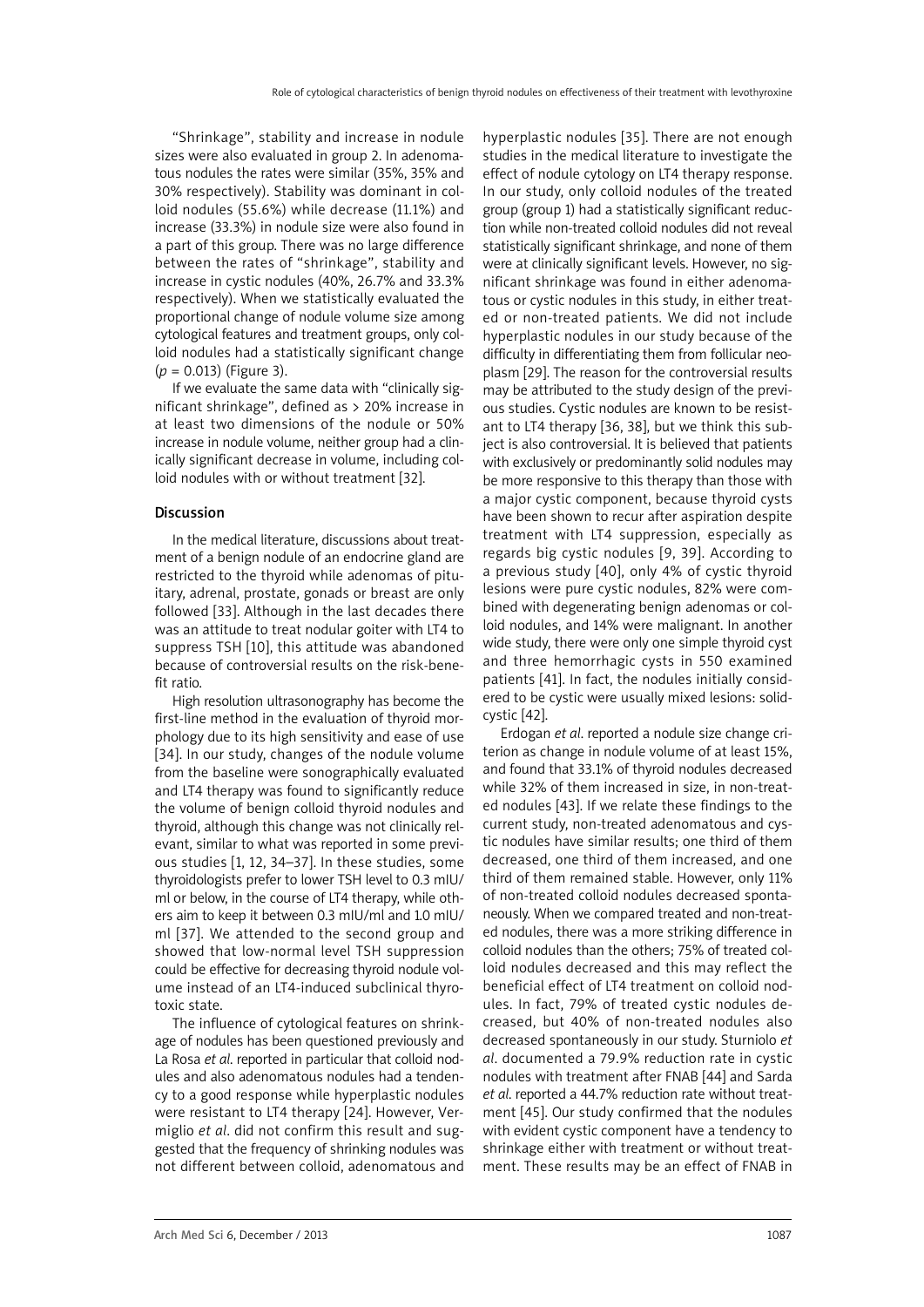cystic nodules. Previous reports about FNAB of thyroid nodules showed significant individual changes in volume after the procedure and that may support our suggestion [46, 478]. Moreover, Alexander *et al*. suggested that most cystic nodules are less likely to grow compared with nodules with a greater solid component [48]. Meanwhile, a clinically significant decrease was not achieved with these TSH levels in any of the groups in our study. Therefore, we cannot conclude that LT4 therapy has a clinically significant effect on any type of nodule with these results, but still there may be a statistically significant difference for colloid nodules.

Our study has some limitations. We did not include hyperplastic nodules and therefore we cannot comment on this type of nodule. Another point is that there are no absolute criteria for thyroid volume change [49], so we evaluated only statistical significance for total thyroid volume. Also, it is probable that nodular disease may be of clonal or polyclonal origin independent of TSH levels or might express some markers important in the growth process [50, 51]. Therefore the genetic analysis of nodular content or molecular markers might give better information about its response to TSH suppression, which was not performed in our study. We also do not know the iodine status of the patients, but since previous studies in this region showed that iodine supplementation is successful in the study region [28], the effect of iodine levels on study results can be accepted as minimal.

On the basis of these results, obtained from a large sample of Anatolian patients, it is possible that LT4 therapy leads to significant reductions on both thyroid volume and nodule size in colloid nodules, but not in other kinds of benign nodules. Considering the possible side effects of LT4 suppressive therapy, especially occurrence of cardiac dysfunction [52], it seems to be important to know the cytological features of benign thyroid nodules that are responsible for nodule shrinkage, for more appropriate management.

Re f e r e n c e s

- 1. Gullu S, Gurses MA, Baskal N, et al. Suppressive therapy with levothyroxine for euthyroid diffuse and nodular goiter. Endocrinol J 1999; 46: 221-6.
- 2. Roti E, Minelli R, Gardini E, Braverman LE. The use and misure of thyroid hormone. Endocrinol Rev 1993; 14: 401-23.
- 3. Hermus AR, Huysmans DA. Treatment of benign nodular thyroid disease. N Eng J Med 1998; 338: 1438-47.
- 4. Samuels MH. Evaluation and treatment of sporadic nontoxic nodular goiter – some answers and more questions. J Clin Endocrinol Metab 2001; 86: 994-7.
- 5. Gharib H, Mazzaferri EL. Thyroxine suppressive therapy in patients with nodular thyroid diasese. Ann Int Med 1998; 128: 386-94.
- 6. Shaha AR. Controversies in the management of thyroid nodule. Laryngoscope 2000; 110: 183-93.
- 7. Castro MR, Caraballo PJ, Morris JC. Effectiveness of thyroid hormone suppressive therapy in benign solitary thyroid nodules: a meta-analysis. J Clin Endocrinol Metab 2002; 87: 4154-9.
- 8. Castro MR, Gharib H. Continuing controversies in the management of thyroid nodules. Ann Int Med 2005; 142: 926-31.
- 9. Celani MF, Mariani M, Mariani G. On the usefulness of levothyroxine suppressive therapy in the medical management of benign, solitary, solid or predominantly solid thyroid nodules. Acta Endocrinologica 1990; 123: 603-8.
- 10. La Rosa GL, Lupo L, Giuffrida D, Gullo D, Vigneti R, Belfiore A. Levothyroxine and potassium iodide are both effective in treating benign solitary solid cold nodules of the thyroid. Ann Int Med 1995; 122: 1-8.
- 11. Csako G, Byrd D, Wesley RA, et al. Assessing the effects of thyroid suppression on benign solitary thyroid nodules. A model for using quantitative research synthesis. Medicine (Baltimore) 2000; 79: 9-26.
- 12. Koc M, Ersoz HO, Akpinar I, Gogas-Yavuz D, Deyneli O, Akalin S. Effect of low and high dose levothyroxine on thyroid nodule volume: a cross-over placebo controlled trial. Clin Endocrinol 2002; 57: 621-8.
- 13. Wemeau JL, Caron P, Schwartz C, et al. Effects of thyroid stimulating hormone supression with levothyroxine in reducing the volume of solitary thyroid nodules and improving extranodular nonpalpable changes: a randomized, double-blind, placebo-controlled trial by the French Thyroid Research Group. J Clin Endocrinol Metab 2002; 87: 4928-34.
- 14. Zelmanovitz F, Genro S, Gross JL. Suppressive therapy with levothyroxine for solitary thyroid nodules: a double-blind controlled clinical study and cumulative meta-analyses. J Clin Endocrinol Metab 1998; 83: 3881-5.
- 15. Papini E, Petrucci L, Guglielmi R, et al. Long-term changes in nodular goiter: a 5-year prospective randomized trial of levothyroxine suppressive therapy for benign cold thyroid nodules. J Clin Endocrinol Metab 1998; 83: 780-3.
- 16. Gharib H, James EM, Charboneau JW, Naessens JM, Offord KP, Gorman CA. Suppressive therapy with levothyroxine for solitary thyroid nodules. A double-blind controlled clinical study. N Eng J Med 1987; 317: 70-5.
- 17. Reverter JL, Lucas A, Salinas I, Audi L, Foz M, Sanmarti A. Suppressive therapy with levothyroxine for solitary thyroid nodules. Clin Endocrinol 1992; 36: 25-8.
- 18. Larijani B, Pajouhi M, Bastanhagh MH, Sadjadi A, Sedighi N, Eshraghian MR. Evaluation of suppressive therapy for cold thyroid nodules with levothyroxine: double-blind placebocontrolled clinical trial. Endocrin Pract 1999; 5: 251-6.
- 19. Gharib H, Papini E, Paschke R, et al. AACE/AME/ETA Task Force on Thyroid Nodule. Endocr Pract 2010; 16: 1-43.
- 20. Mitra S, Jha M, Gandhi K. Does thyroxine suppression therapy help to rationalize surgery in benign euthyroid nodules? Indian J Nucl Med 2010; 25: 57-61.
- 21. Corrias A, Mussa A, Wasniewska M, et al. Levothyroxine treatment in pediatric benign thyroid nodules. Horm Res Paediatr 2011; 75: 246-51.
- 22. Blum M, Hussain MA. Evidence and thoughts about thyroid nodules that grow after they have been identified as benign by aspiration cytology. Thyroid 2003; 13: 637-41.
- 23. Cesur M, Corapcioglu D, Bulut S, et al. Comparison of palpation guided fine needle aspiration biopsy with ultrasound guided fine needle aspiration biopsy in the evaluation of thyroid nodules. Thyroid 2006; 16: 555-61.